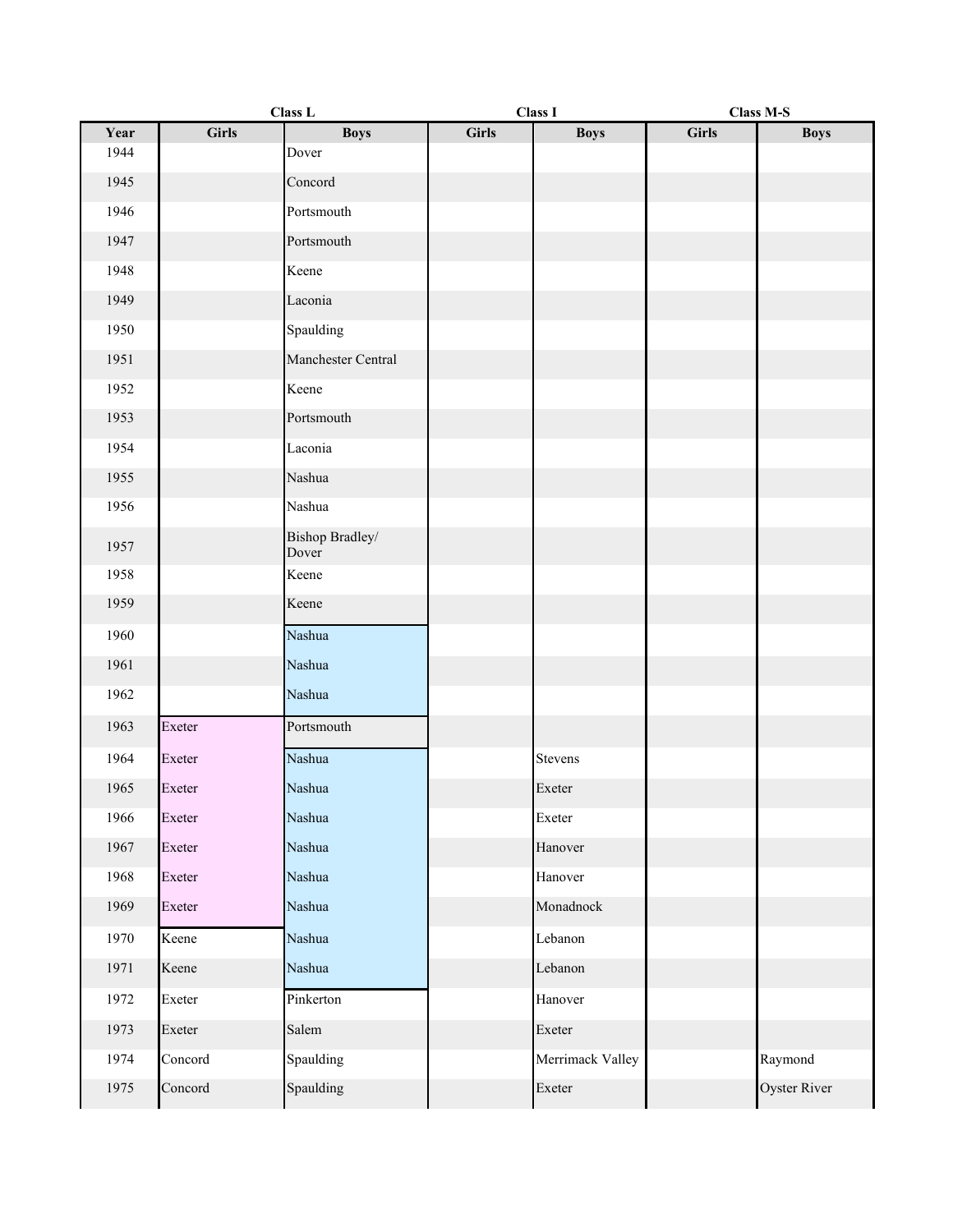| 1976 | Nashua                | <b>Bishop Guertin</b>          |                          | Exeter                          |                     | Raymond                     |
|------|-----------------------|--------------------------------|--------------------------|---------------------------------|---------------------|-----------------------------|
| 1977 | Portsmouth            | <b>Bishop Guertin</b>          | Somersworth              | Timberlane                      | <b>Oyster River</b> | <b>Oyster River</b>         |
| 1978 | Concord               | Manchester West                | Exeter                   | Laconia                         | <b>Oyster River</b> | <b>Oyster River</b>         |
| 1979 | Concord               | Manchester West                | Exeter                   | Timberlane                      | <b>Oyster River</b> | <b>Oyster River</b>         |
| 1980 | Concord               | Concord                        | <b>Oyster River</b>      | <b>Oyster River</b>             | Plymouth            | Hollis                      |
| 1981 | Nashua                | Manchester Central             | Oyster River             | Oyster River                    | Plymouth            | Hollis                      |
| 1982 | Nashua                | Portsmouth                     | Timberlane               | <b>Oyster River</b>             | Plymouth            | Hollis                      |
| 1983 | Manchester Central    | Portsmouth                     | Kennett                  | Laconia                         | Plymouth            | Hollis                      |
| 1984 | Manchester Central    | Nashua                         | Kennett                  | Laconia                         | Hollis              | Hollis                      |
| 1985 | Manchester Central    | Portsmouth                     | Oyster River             | Stevens                         | Hollis              | Hollis                      |
| 1986 | Alvirne               | Nashua                         | Hanover                  | Hanover/<br>Laconia/<br>Stevens | Belmont             | Hollis                      |
| 1987 | Nashua                | Salem                          | Hanover                  | Lebanon                         | Hollis              | Franklin                    |
| 1988 | Concord               | Salem                          | Hanover                  | Hanover                         | Hollis              | White Mountains             |
| 1989 | Nashua                | Londonderry                    | Hanover                  | Hanover                         | Hollis              | White Mountains/<br>Gilford |
|      |                       | Class L                        |                          | <b>Class I</b>                  |                     | <b>Class M-S</b>            |
| Year | <b>Girls</b>          | <b>Boys</b>                    | <b>Girls</b>             | <b>Boys</b>                     | <b>Girls</b>        | <b>Boys</b>                 |
| 1990 | Nashua                | Londonderry                    | Hanover                  | Monadnock                       | Hollis              | ***                         |
| 1991 | Manchester Central    | Londonderry                    | Hanover                  | Monadnock                       | Hollis              | Gilford                     |
| 1992 | Manchester Central    | Manchester Memorial/<br>Nashua | Hanover                  | Monadnock                       | Winnisquam          | <b>White Mountains</b>      |
| 1993 | Nashua                | Nashua                         | Hanover                  | Monadnock                       | Gilford             | <b>White Mountains</b>      |
| 1994 | Manchester Central    | Pinkerton                      | Timberlane               | Monadnock                       | Gilford             | Gilford                     |
| 1995 | Nashua                | Londonderry                    | Hanover                  | Monadnock                       | Gilford             | Gilford                     |
| 1996 | Manchester Central    | Londonderry                    | Hanover                  | Timberlane                      | Gilford             | Conant                      |
| 1997 | Manchester Central    | Londonderry                    | Hanover                  | Timberlane                      | Coe-Brown           | Conant                      |
| 1998 | Londonderry           | Londonderry                    | Monadnock/<br>Timberlane | Timberlane                      | Coe-Brown           | Conant                      |
| 1999 | Manchester Central    | Londonderry                    | Lebanon                  | Merrimack Valley                | Winnisquam          | Winnisquam                  |
| 2000 | Manchester Central    | Londonderry                    | Coe-Brown                | Merrimack Valley                | <b>Bow</b>          | White Mountains             |
| 2001 | Keene                 | Londonderry                    | Hanover                  | Merrimack Valley Winnisquam     |                     | White Mountains             |
| 2002 | Keene                 | Londonderry                    | Hanover                  | Hanover                         | Hollis/Brookline    | White Mountains             |
| 2003 | <b>Bishop Guertin</b> | Nashua/<br>Merrimack           | Hanover                  | Fall Mountain                   | Bow                 | Bow                         |
| 2004 | <b>Bishop Guertin</b> | Merrimack                      | Hollis/Brookline         | Lebanon                         | Bow                 | Bow                         |
| 2005 | <b>Bishop Guertin</b> | Londonderry                    | Hanover                  | Lebanon                         | Inter-Lakes         | Campbell                    |
| 2006 | <b>Bishop Guertin</b> | Merrimack                      | Hanover                  | Lebanon                         | Inter-Lakes         | Campbell                    |
| 2007 | <b>Bishop Guertin</b> | Merrimack                      | Hanover/<br>Lebanon      | Lebanon                         | Hopkinton           | Campbell                    |
| 2008 | <b>Bishop Guertin</b> | Memorial                       | Lebanon                  | Lebanon                         | Hopkinton           | Sanborn                     |
| 2009 |                       | Manchester Memorial/           | Lebanon                  | Lebanon                         | Hopkinton           | Franklin                    |
|      | Manchester Central    | Nashua                         |                          |                                 |                     |                             |
| 2010 | Manchester Central    | <b>Bishop Guertin</b>          | Lebanon                  | Lebanon                         | Hopkinton           | Campbell                    |
| 2011 | <b>Bishop Guertin</b> | Nashua North                   | Lebanon                  | Milford                         | Hopkinton           | Monadnock                   |